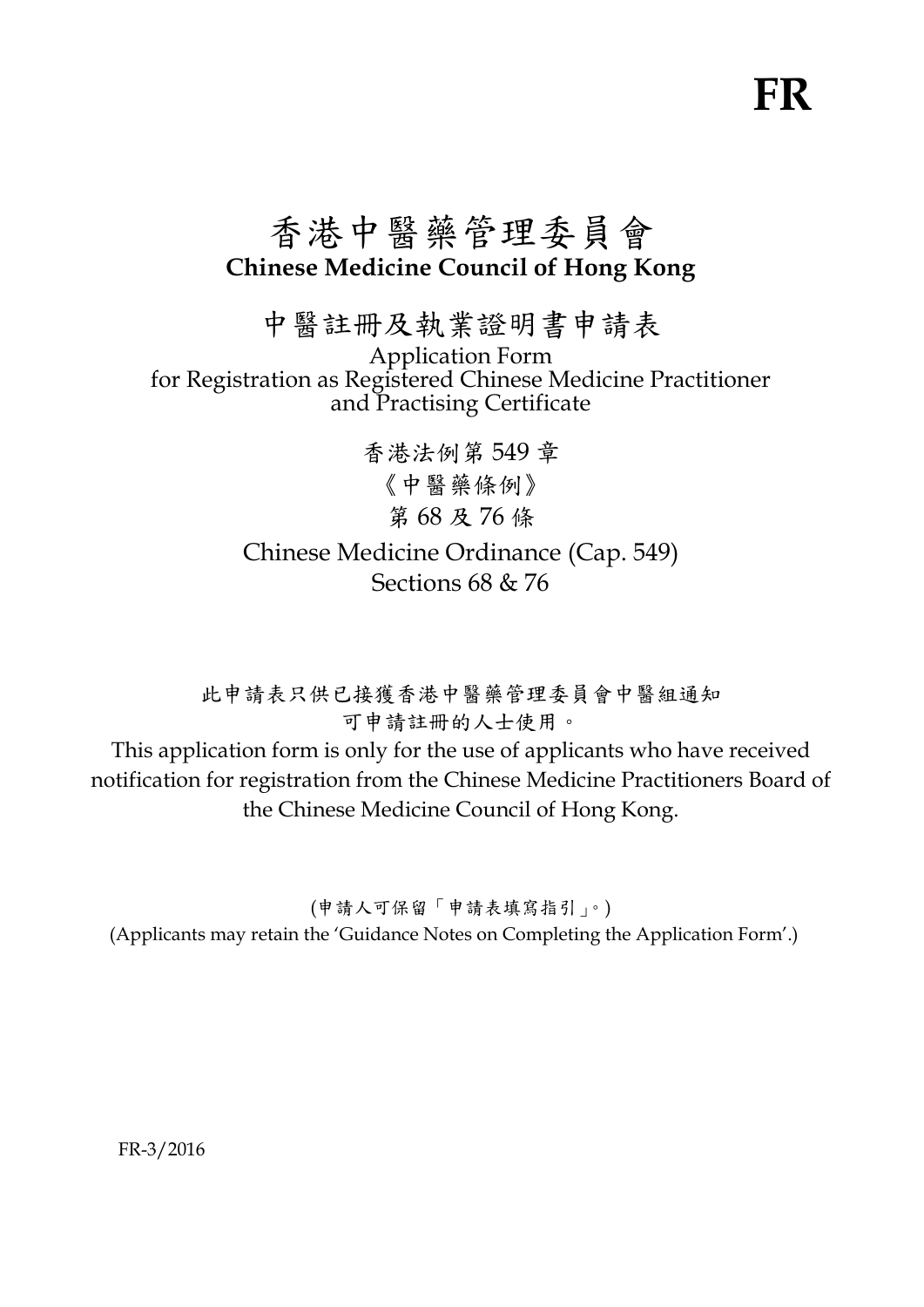# 中醫註冊及執業證明書申請表填寫指引

填寫申請表前,必須先閱讀以下指引。

申請人可保留申請表填寫指引。

# 重要事項

- 1. 遞交申請表的期限:申請人須在香港中醫藥管理委員會中醫組訂明的註冊申請期內遞交申 請。如申請人未能在申請期內遞交申請,可於下一期或其後的申請期遞交。
- 2. 遞交申請表方法:申請人可將填妥的申請表、申請費用和有關資料及文件,郵寄至香港中 醫藥管理委員會秘書處,或於辦公時間內前往委員會秘書處遞交。如以郵寄方式遞交,則 以郵戳日期作為交表日期。為免郵誤,申請人可以掛號郵件投遞申請。

委員會秘書處地址及辦公時間如下:

- 地址: 香港灣仔皇后大道東 213 號胡忠大廈 22 樓 2201 室
- 辦公時間: 星期一至五上午九時至下午五時三十分; 星期六、日及公眾假期休息。
- 3. 申請人在遞交申請表時,須附有填寫了註冊申請費用港幣 1,020 元的劃線支票或銀行本票。 支票或銀行本票抬頭須寫上"香港特別行政區政府"或"The Government of the Hong Kong Special Administrative Region"或 "The Government of the HKSAR", 並在背面 寫上申請人的姓名及表列中醫編號(如申請人是表列中醫);申請費用亦可以採用繳費靈透 過音頻電話或互聯網繳付 [1](#page-1-0)。請勿以現金繳交費用。
- 4. 申請人如希望在成為註冊中醫後在香港作中醫執業,便須同時申請執業證明書,並附上填 寫了申請費用港幣 1,330 元的劃線支票或銀行本票。支票或銀行本票抬頭須寫上"香港特 別行政區政府"或"The Government of the Hong Kong Special Administrative Region"或 "The Government of the HKSAR",並在背面寫上申請人的姓名及表列中醫 編號(如申請人是表列中醫);申請費用亦可以採用繳費靈透過音頻電話或互聯網繳付[2](#page-1-1)。 請勿以現金繳交費用或以同一張支票/本票同時繳付註冊申請費及執業證明書申請費。如 申請人的註冊申請不獲批准,其執業證明書申請費將獲退還。
- 5. 請注意,只有持有有效執業證明書的註冊中醫,才可在香港作中醫執業。執業註冊中醫如 在註冊後六個月仍未申領執業證明書,香港中醫藥管理委員會中醫組可將其姓名從註冊名 冊內刪除。執業證明書的有效期一般為三年。

# 一般事項

<u>.</u>

6. 請用黑色原子筆或墨水筆填寫表格。

<span id="page-1-1"></span> $^{2}$ 如申請人的註冊申請獲批准,申請人將會獲發一個註冊編號。繳付執業證明書申請費用的帳戶編號為申請人 6 位 數字的註冊編號,詳情可致電秘書處查詢(電話:2121 1888)。

<span id="page-1-0"></span><sup>&</sup>lt;sup>1</sup>中醫藥管理委員會的商戶編號是"9708", 缴付註冊申請費用的帳戶編號為申請人中醫執業資格試申請編號的 8 位數字(例:申請編號為 E2010XXXX 的申請人的帳戶編號為 2010XXXX)。表列中醫申請人需於其 5 位數字的表列編 號前加上"9"字作為其繳付註冊申請費用的帳戶編號(例:表列編號為 LOXXXX 的申請人的帳戶編號為 90XXXX), 申請人亦可致電秘書處查詢(電話:2121 1888)。如需查詢繳費靈其他資料,請瀏覽 ppshk.com 或致電 24 小時 PPS 錄音熱線 90000222328。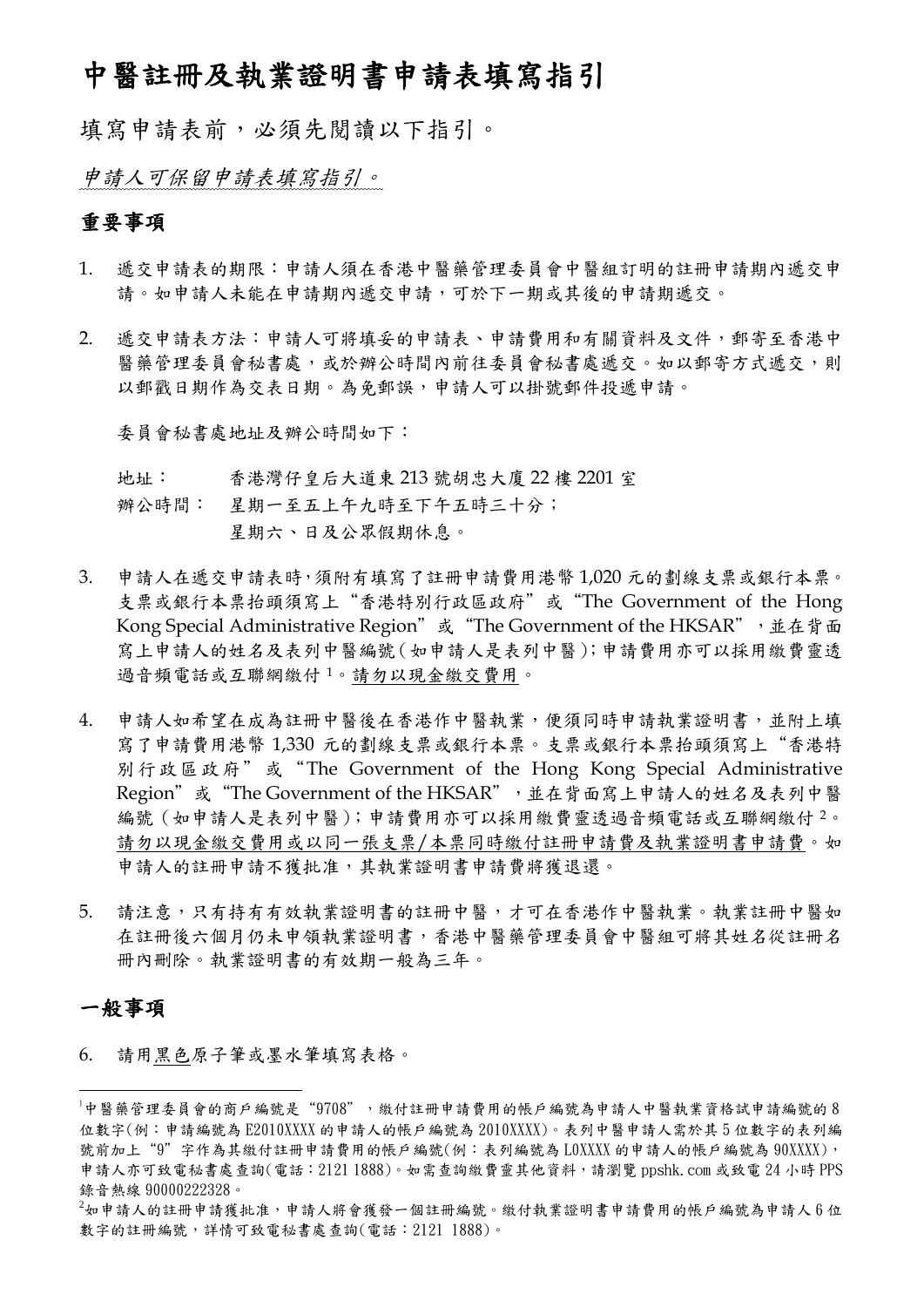- 7. 申請人須填妥申請表各部分。甲部的中英文註冊地址會記錄在中醫註冊名冊內,並會刊登 於憲報及香港中醫藥管理委員會互聯網網頁。申請人必須填寫乙部的各項聲明。
- 8. 請以中文及英文正楷填寫申請表格的甲部,請以中文或英文正楷填寫申請表格的乙部和丙 部。
- 9. 申請人如未能提供所需的所有資料,或所填寫的資料不足,申請將不會受理。
- 10. 申請人應保留一份填妥的申請表副本,以備參考。
- 11. 遞交申請表後,如欲更改或查詢個人資料,請與香港中醫藥管理委員會秘書處聯絡(電話號 碼: 2121 1888)。
- 12. 如申請表空位不敷填寫,請另頁填寫,並在申請表有關部分註明。申請人須在附頁上清楚 寫上姓名、表列中醫編號(如申請人是表列中醫)及簽署,然後將附頁釘附在申請表內。

#### 填寫各項目指引

#### 姓名

13. 請依照香港身份證上的中英文姓名填寫。 例如: 鍾 依施 (中文姓名) 姓氏 名字

|        | CHUNG YEE SEE         |  |  |
|--------|-----------------------|--|--|
| (英文姓名) | Surname Other name(s) |  |  |

如申請人的別名已載於香港入境處發出的登記事項證明書或有關證明上,可將別名一併填 寫,並請隨申請表提交有關證明的副本。所填報的姓名和別名將記錄在中醫註冊名冊內, 並會刊登於憲報及香港中醫藥管理委員會互聯網網頁。

#### 香港身份證**/**護照**/**旅行證件號碼及出生日期

14. 請填上香港身份證號碼 (包括括號( )內的號碼)例如:A123456(7) 及出生日期。沒有香港 身份證的申請人,請填上護照/旅行證件號碼及有關的簽發機關名稱。申請人須夾附有關 證明的副本。

#### 表列中醫編號

15. 如申請人是表列中醫,須填寫其表列中醫編號。表列中醫編號是指表列中醫須在執業地點 展示由香港中醫藥管理委員會中醫組發出的「表列中醫通知書」上所列明的表列中醫編號。

#### 申請成為註冊中醫的資格

16. 請根據中醫組發出的通知,在適當的方格內劃上√號,以顯示申請人循何種途徑取得申請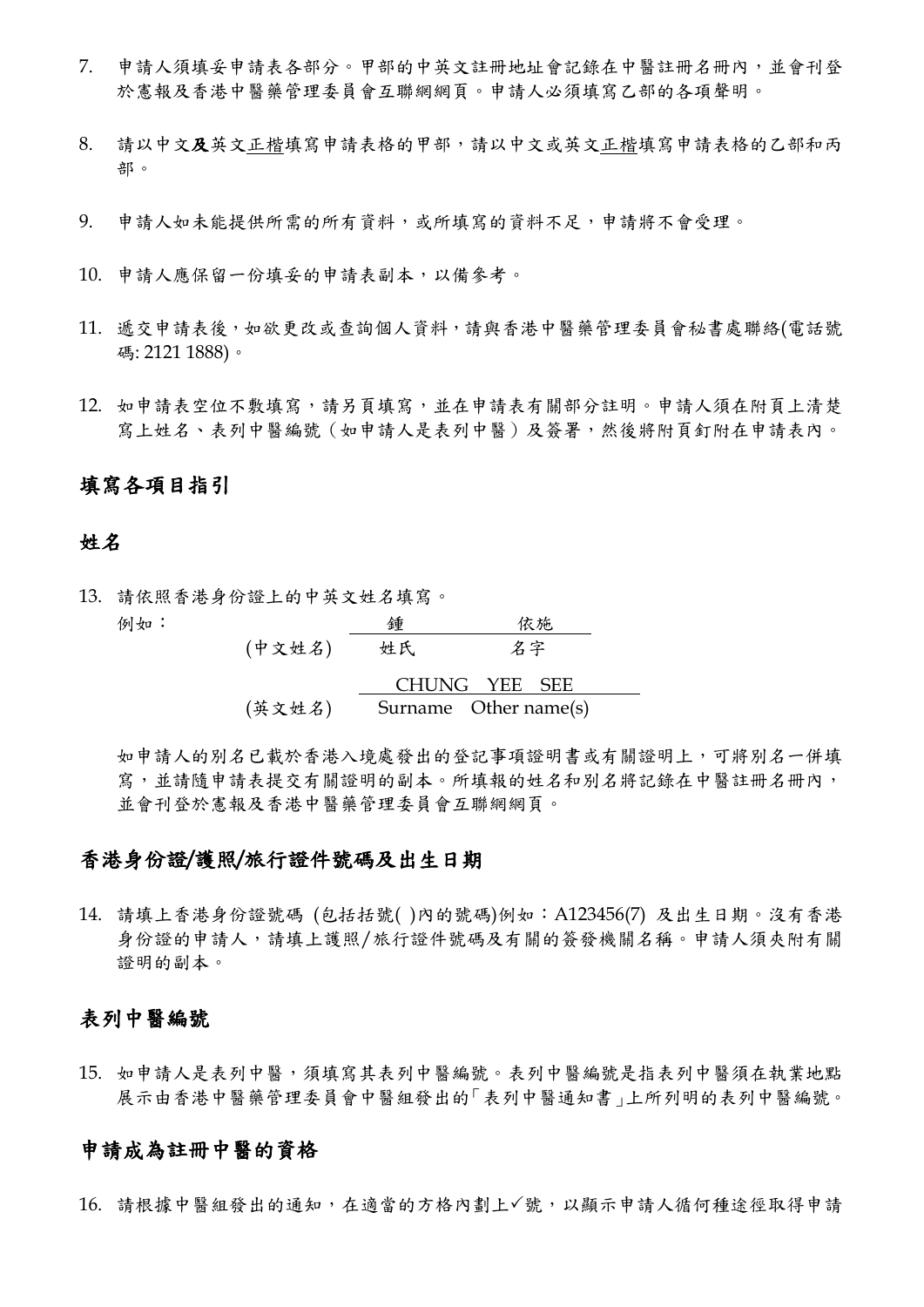成為註冊中醫的資格。需要參加註冊審核或執業資格試的表列中醫,應在通過註冊審核或 執業資格試並接獲中醫組通知合格後,才作出申請。請提交你的註冊審核或執業資格試成 績通知單副本。

17. 請注意,任何表列中醫如獲接納成為註冊中醫,或其註冊申請已被中醫組拒絕,其姓名均 會從表列中醫名單上刪除。

#### 註冊地址

- 18. 請填寫你的中醫執業地址。如你有多於一處執業地點,請填寫你的主要執業地址。這地址 會記錄在中醫註冊名冊內,並會刊登於憲報及委員會互聯網網頁。中文和英文的地址都必 須填寫。
- 19. 這地址會用作聯絡申請人,所有有關通知書及證明書均會寄往該地址。根據《中醫藥條例》 第 56(2)條的規定,如四個月內,按註冊名冊內的地址不能聯絡有關註冊中醫,中醫組可從 註冊名冊內刪除其姓名。申請人如更改其地址,必須儘快通知秘書處。

#### 通訊地址

20. 如你選擇用另一個通訊地址接收秘書處的文件,請在此處填寫。中文和英文的地址都必須 填寫。

#### 聲明

- 21. 申請人必須簽署此項聲明及在適當位置填上日期。
- 22. 如提供虛假/誤導性資料,申請人的註冊資格可被取消。所繳付的申請費用,概不發還。 另外,根據《中醫藥條例》第107條的規定,任何人藉作出或交出,或藉導致作出或導致 交出,口頭或書面的任何虛假或有欺詐成分的申述或聲明而欺詐地促致或企圖促致其本人 或任何其他人,獲得註冊為註冊中醫,即屬犯罪,一經循公訴程序定罪,可處監禁3年。
- 23. 申請人不能向任何香港中醫藥管理委員會,其組及小組的成員或委員會秘書處任何職員提 供任何利益,以獲得註冊為註冊中醫。
- 24. 香港中醫藥管理委員會將按其認為合適的方式核實此申請表所提供的資料。

#### 罪行

- 25. 請刪去不適用的選擇。
- 26. 如申請人曾在香港或其他地方被裁定犯任何可處監禁的罪行(即當時有關罪行的刑罰可達 被處監禁),無論申請人是否被判監禁或服刑,均須作出申報。請列明有關罪行的案件編號、 發生日期、地點、性質及判刑。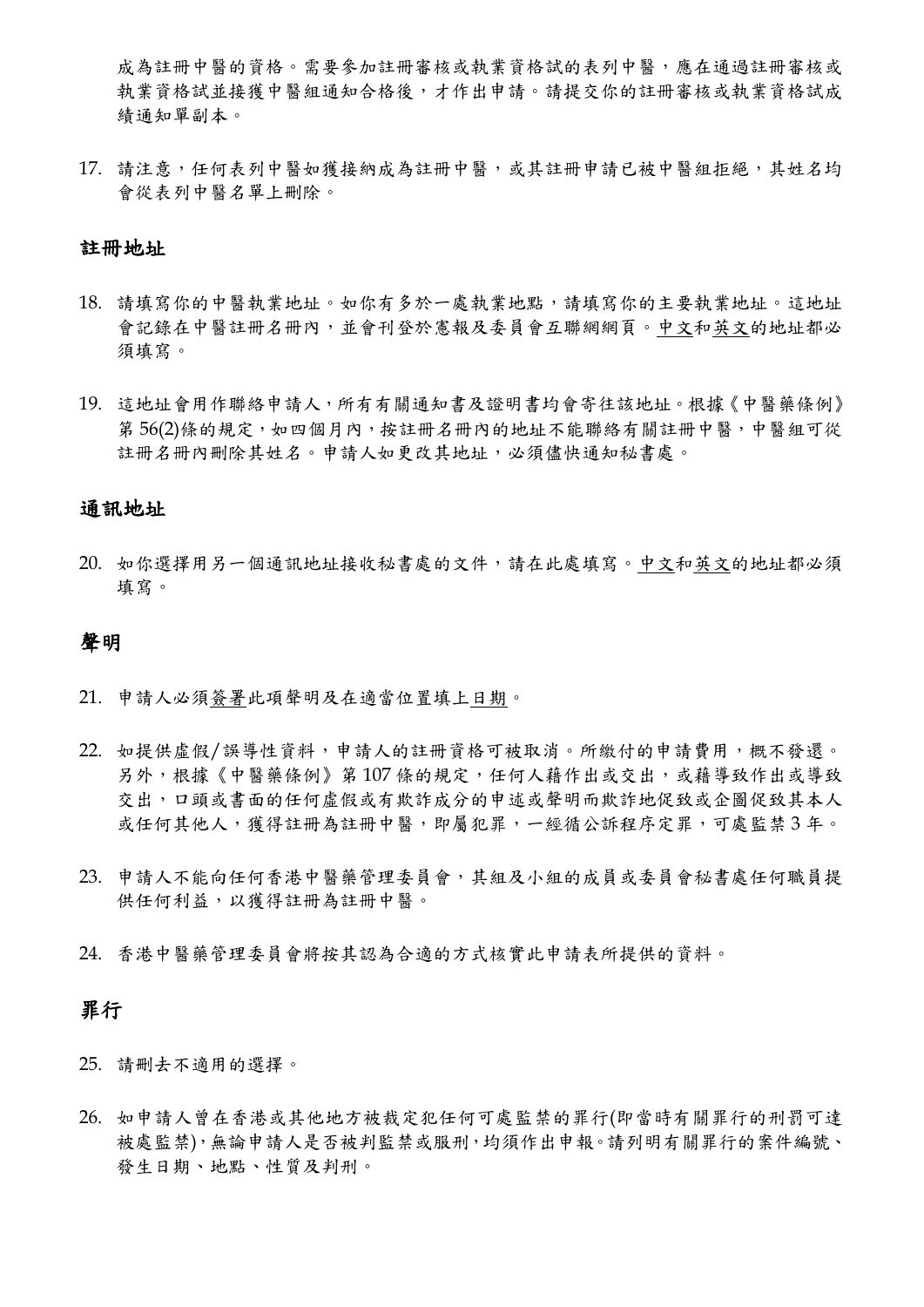# 專業上的失當行為

- 27. 申請人曾經被裁定有專業上失當行為指曾經被香港中醫藥管理委員會中醫組、其他專業組 織或香港以外地方的專業組織裁定犯有專業上失當行為。
- 28. 如申請人曾在香港或其他地方被裁定有專業上的失當行為,須提供有關專業組織發出的有 關文件。

#### 個人資料的用途

29. 申請人向中醫組提交的個人資料將會用作執行《中醫藥條例》的條款。

#### 個人資料的轉介

30. 申請人所提供的個人資料,主要供香港中醫藥管理委員會內部使用,但亦可能因以上第 29 段所列目的,向其他政府部門、中介機構或行政管理機構披露。公眾人士可在憲報上及香 港中醫藥管理委員會互聯網網頁內刊登的註冊名單,查閱註冊中醫的個人資料,包括其姓 名及地址等。除此之外,其他個人資料只會在有關註冊中醫本人同意,或在《個人資料(私 隱)條例》所容許下,才會向其他人士披露。

#### 個人資料的修改

- 31. 根據《個人資料(私隱)條例》第18條及22條及其附表1第6原則所述,申請人/表列中醫 /註冊中醫有權查閱及修正個人資料,但查閱資料時,可能要繳交費用。申請人/表列中醫 /註冊中醫的個人資料如有任何更改,須儘快向秘書處提出書面通知:
	- 地址: 香港灣仔 皇后大道東 213 號 胡忠大廈 22 樓 2201 室 香港中醫藥管理委員會秘書處收

# 申請人近照

32. 請附上三幀面積 40x50 毫米的申請人近照(在提交申請前 6 個月內拍攝的照片)。請將其中 一幀照片貼於申請表上,並在另外兩幀背後寫上申請人姓名。

#### 申請表的認收

33. 香港中醫藥管理委員會秘書處在收到申請表後會發出認收函。如申請人在遞交申請表後十四 天仍未收到認收函,應致電香港中醫藥管理委員會秘書處查詢(電話:2121 1888)。為確保認 收函可準確地寄交申請人,請申請人在認收函上(丙部)清楚寫上姓名和地址。只有獲秘書處認 收的申請,才會獲得處理。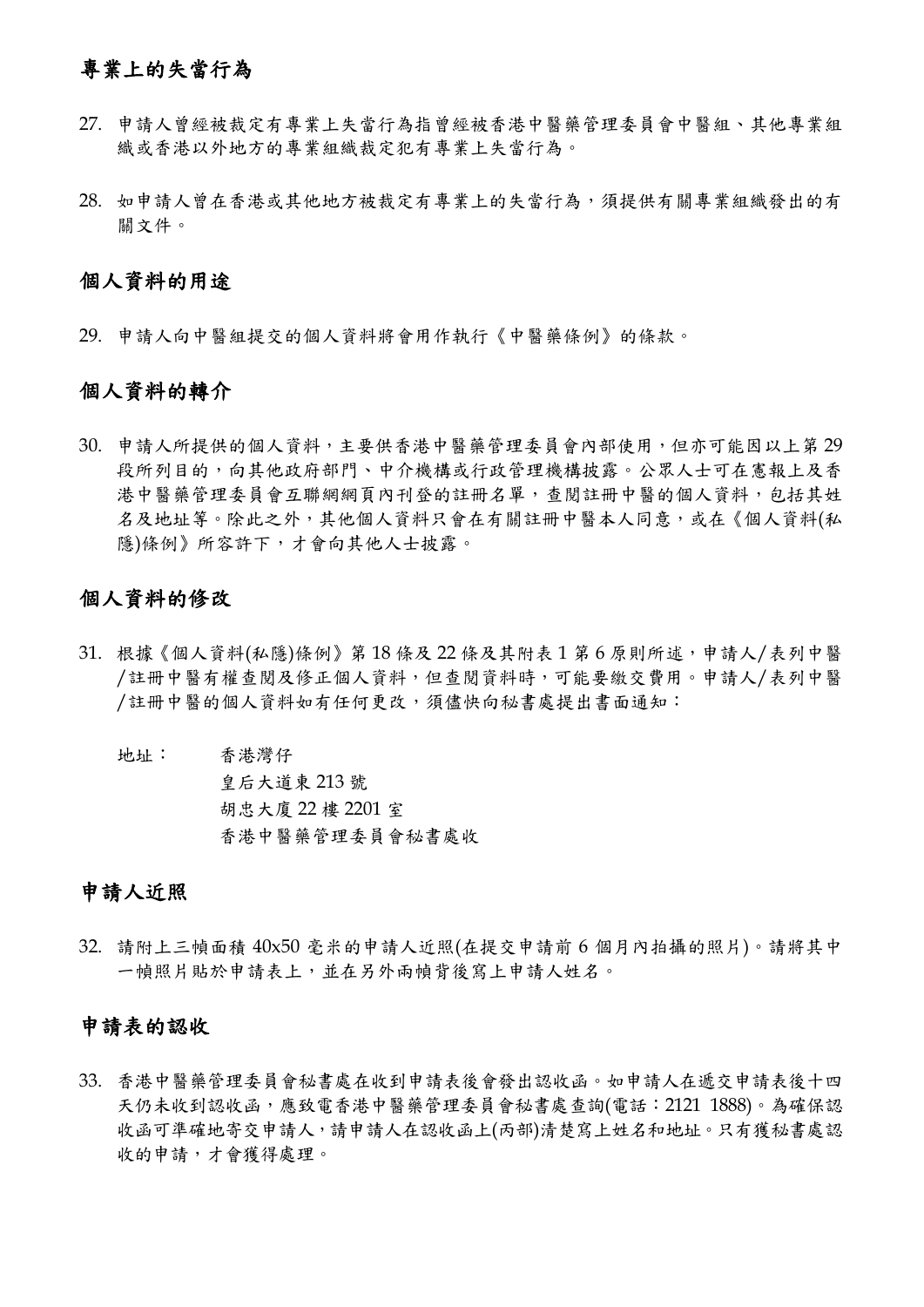# **Guidance Notes on Completing the Application Form for Registration as Registered Chinese Medicine Practitioner and Practising Certificate**

# **Please read the following notes carefully before completing the application form.**

## *Applicants may retain the Guidance Notes.*

### **Important Notes**

<u>.</u>

- 1. Period for submission of application: Applications must be submitted to the Chinese Medicine Practitioners Board of the Chinese Medicine Council of Hong Kong within the application periods for registration as specified by the Board. Applicants who fail to submit an application within the application period, may thereafter submit their applications during the next or other application periods.
- 2. Submission of application: Duly completed application forms, together with the application fee and relevant documents, may be submitted to the Secretariat of the Chinese Medicine Council of Hong Kong by post or in person during office hours. For applications submitted by post, the date of the post-mark will be regarded as the submission date. Applicants may submit applications by registered post to ensure timely delivery.

The address and office hours of the Secretariat are as follows:

| Address: | Room 2201, 22/F, Wu Chung House,                    |
|----------|-----------------------------------------------------|
|          | 213 Queen's Road East,                              |
|          | Wanchai, H.K.                                       |
|          | Office hours: 9:00am - 5:30pm from Monday to Friday |
|          | Closed on Saturdays, Sundays and public holidays    |

- 3. A crossed cheque or bank draft in the amount of HK\$1,020 for the application fee for registration should be enclosed with the application form. The cheque or bank draft should be made payable to〝香港特別行政區政府〞or〝The Government of the Hong Kong Special Administrative Region<sup>"</sup> or "The Government of the HKSAR" with the applicant's name and Listing No. (if you are a listed Chinese medicine practitioner) written at the back; the application fee for registration can also be paid by Payment by Phone Service (PPS)<sup>[3](#page-5-0)</sup>. Payment by cash will not be accepted.
- 4. Applicants who wish to practise Chinese medicine in Hong Kong after registration as a registered Chinese medicine practitioner should also apply for a practising certificate at the same time. A crossed cheque or bank draft in the amount of HK\$1,330 for the application fee should be enclosed. The cheque or bank draft should be made payable to〝香港特別行政區政 府<sup>″</sup> or 〝The Government of the Hong Kong Special Administrative Region<sup>″</sup> or 〝The Government of the HKSAR〞with the applicant's name and Listing No. (if you are a listed Chinese medicine practitioner) written at the back; the application fee for registration can also be paid by Payment by Phone Service (PPS)[4](#page-5-1). Payment by cash will not be accepted. Payment for the application fees for registration and practising certificate must be made by two separate cheques. If the application for registration is rejected, the application fee for a practising certificate will be refunded.

<span id="page-5-0"></span><sup>&</sup>lt;sup>3</sup> The merchant code for the Chinese Medicine Council of Hong Kong is "9708". The Bill Number for payment of the application fee for registration is the 8 digits of the application number of the licensing examination (e.g. The Bill Number for applicant with application number E2010XXXX is 2010XXXX). Listed Chinese medicine practitioner applicants should add a "9" to their 5-digit Listing No. as their Bill Numbers (e.g. The Bill Number for applicant with Listing No. L0XXXX is 90XXXX). The applicants can also contact the Secretariat for enquiry (Tel: 2121 1888). For further enquiry about PPS, please visit ppshk.com or call PPS 24-hour information h

<span id="page-5-1"></span><sup>&</sup>lt;sup>4</sup> If the application for registration is successful, the applicant will be issued with a registration number. The Bill Number for payment of the application fee for practising certificate is the 6 digits of the applicant's registration number. For enquiry, please contact the Secretariat (Tel: 2121 1888).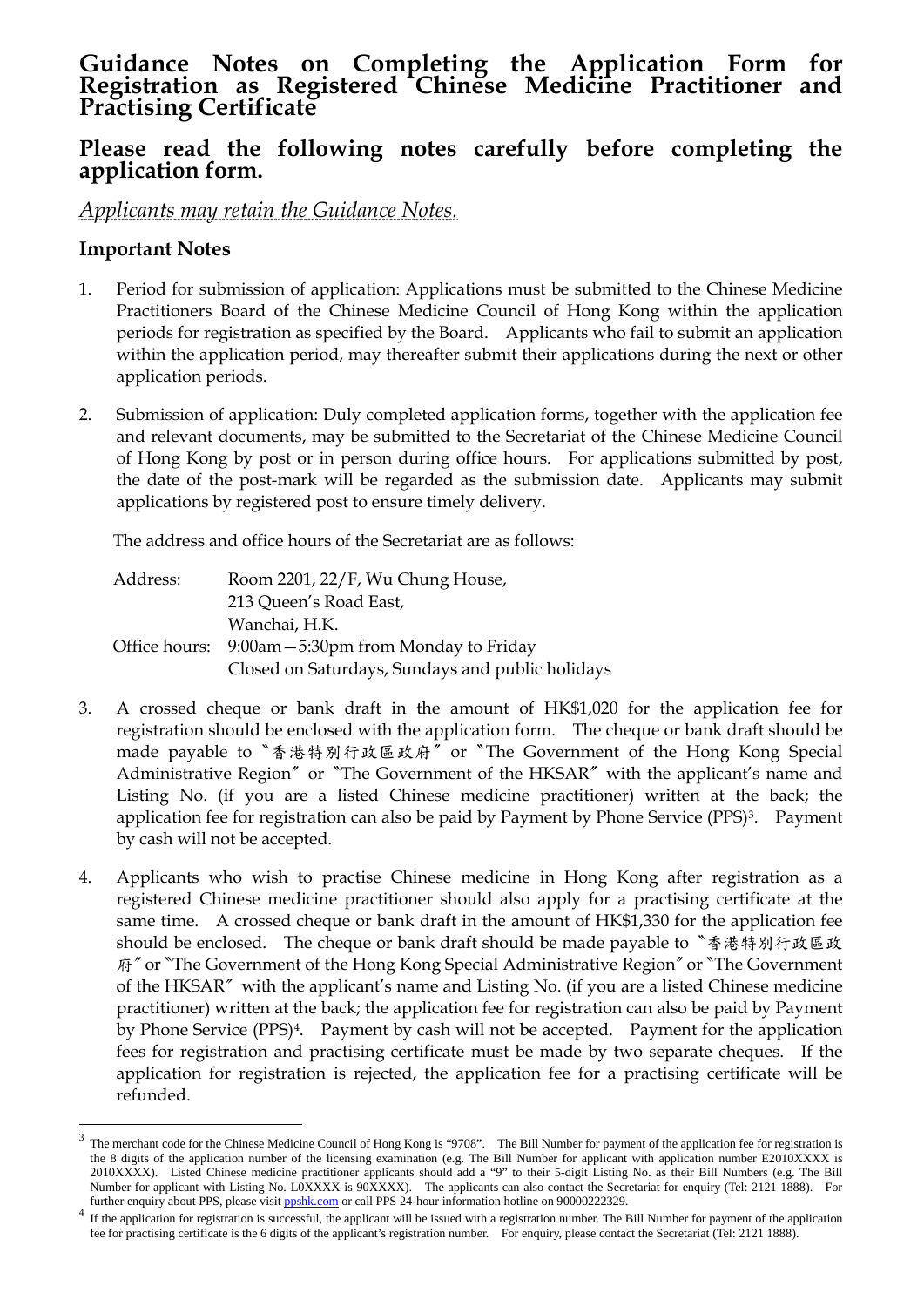5. Please note that only registered Chinese medicine practitioners with valid practising certificates in force can practise Chinese medicine in Hong Kong. If a practising registered Chinese medicine practitioner does not obtain a practising certificate within 6 months after registration, the Chinese Medicine Practitioners Board of the Chinese Medicine Council may remove his name from the Register of Chinese Medicine Practitioners. A practising certificate is normally valid for 3 years.

## **General notes**

- 6. Please complete the application form in black ink or ball pen.
- 7. Please ensure that all parts in the application form are completed. The Chinese and English addresses in Section A will be entered into the Register of Chinese Medicine Practitioners, published in the Gazette and uploaded to the homepage of the Council. The declaration in Section B must be completed.
- 8. Section A should be completed in **both** Chinese and English. Sections B and C of the form may be completed in either Chinese or English. Please print.
- 9. The application will not be considered if you fail to provide all information as requested or the information supplied is inadequate.
- 10. You are advised to make a photocopy of the completed application form for your own reference.
- 11. For correction of or access to personal data after submission of the application form, please contact the Secretariat of the Council (telephone number: 2121 1888).
- 12. Should there be insufficient space in the application form, please use a separate sheet and indicate in the relevant part of the application form. Please put down your name, Listing No. (if you are a listed Chinese medicine practitioner) and signature on the sheet and attach it to the application form.

#### **Notes on completing individual items**

#### **Name**

13. Please fill in your name in Chinese and English as shown on your Hong Kong Identity Card.

| e.g. | 鍾                         | 依施               |  |
|------|---------------------------|------------------|--|
|      | (Name in Chinese) 姓氏      | 名字               |  |
|      | <b>CHUNG</b>              | YEE SEE          |  |
|      | (Name in English) Surname | Other name $(s)$ |  |

If an alias is contained in the Certificate of Registered Particulars or other relevant documents issued by the Hong Kong Immigration Department, you may also fill in the alias. Please attach a copy of the relevant documents to this application form. The name with alias provided here will be entered into the Register of Chinese Medicine Practitioners, published in the Gazette and uploaded to the homepage of the Council.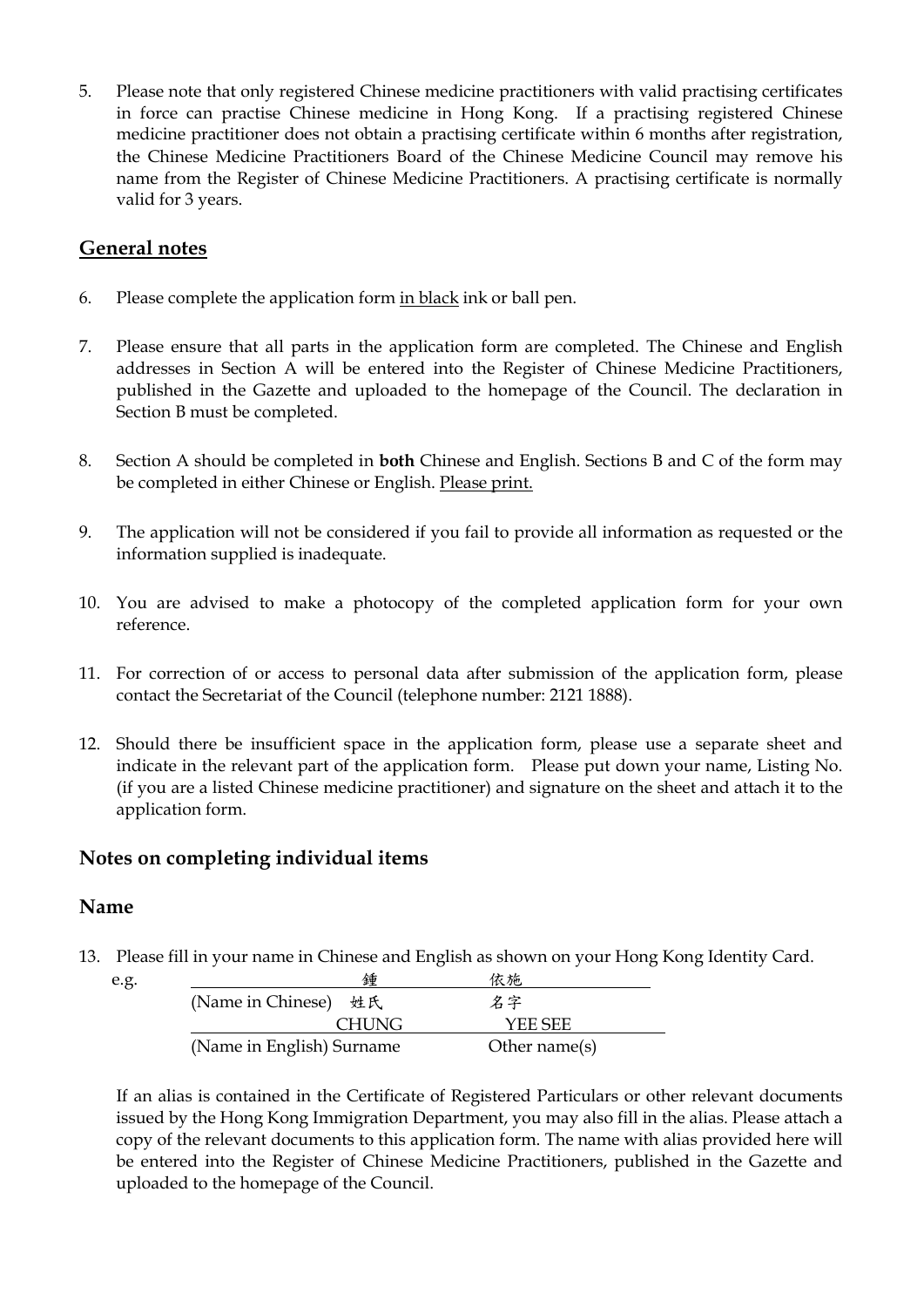# **Hong Kong Identity Card / Passport / Travelling Document Number and Date of Birth**

14. Please fill in your Hong Kong Identity Card Number (including the number in the bracket) e.g.: A123456(7), and the date of birth. Passport / Traveling Document Number and the issuing authority should be provided for those without Hong Kong Identity Card. Please attach a copy of the relevant proof.

### **Listing No. of Listed Chinese Medicine Practitioner**

15. Please fill in your Listing No. if you are a listed Chinese medicine practitioner. Your Listing No. is shown on the Notification to Listed Chinese Medicine Practitioner issued by the Chinese Medicine Practitioners Board of Chinese Medicine Council which you are required to display at your practising premises.

### **Eligibility for applying for registration as a registered Chinese medicine practitioner**

- 16. Please put a tick " $\checkmark$ " in the appropriate box according to the notification issued by the Chinese Medicine Practitioners Board to show the channel through which the applicant is eligible for applying for registration as a registered Chinese medicine practitioner. Listed Chinese medicine practitioners who are required to undertake the Registration Assessment or Licensing Examination should only apply after they have passed the Assessment or Examination as appropriate and received the notification of having obtained a pass issued by the Chinese Medicine Practitioners Board. Please attach a copy of your result slip of the Registration Assessment or Licensing Examination.
- 17. Please note that if a listed Chinese medicine practitioner has become a registered Chinese medicine practitioner, or his/her application for registration as a registered Chinese medicine practitioner has been refused by the Practitioners Board, his/her name will be removed from the list of listed Chinese medicine practitioner.

# **Registered Address**

- 18. Please provide your practising address. If you have more than one places for Chinese medicine practice, please provide your main practising address. The address will be entered on the Register of Chinese Medicine Practitioners, published in the Gazette and uploaded to the homepage of the Council. You must provide the address in both Chinese and English.
- 19. All relevant notifications and certificates will be sent to this address. Under Section 56(2) of the Chinese Medicine Ordinance, the Chinese Medicine Practitioners Board may order the removal from the Register the name of any person who cannot be contacted within 4 months at the address as recorded in the Register. You should therefore notify the Secretariat of any change of address as soon as possible.

### **Correspondence Address**

20. If you choose to use another address to receive correspondence from the Secretariat, please provide the address here in both Chinese and English.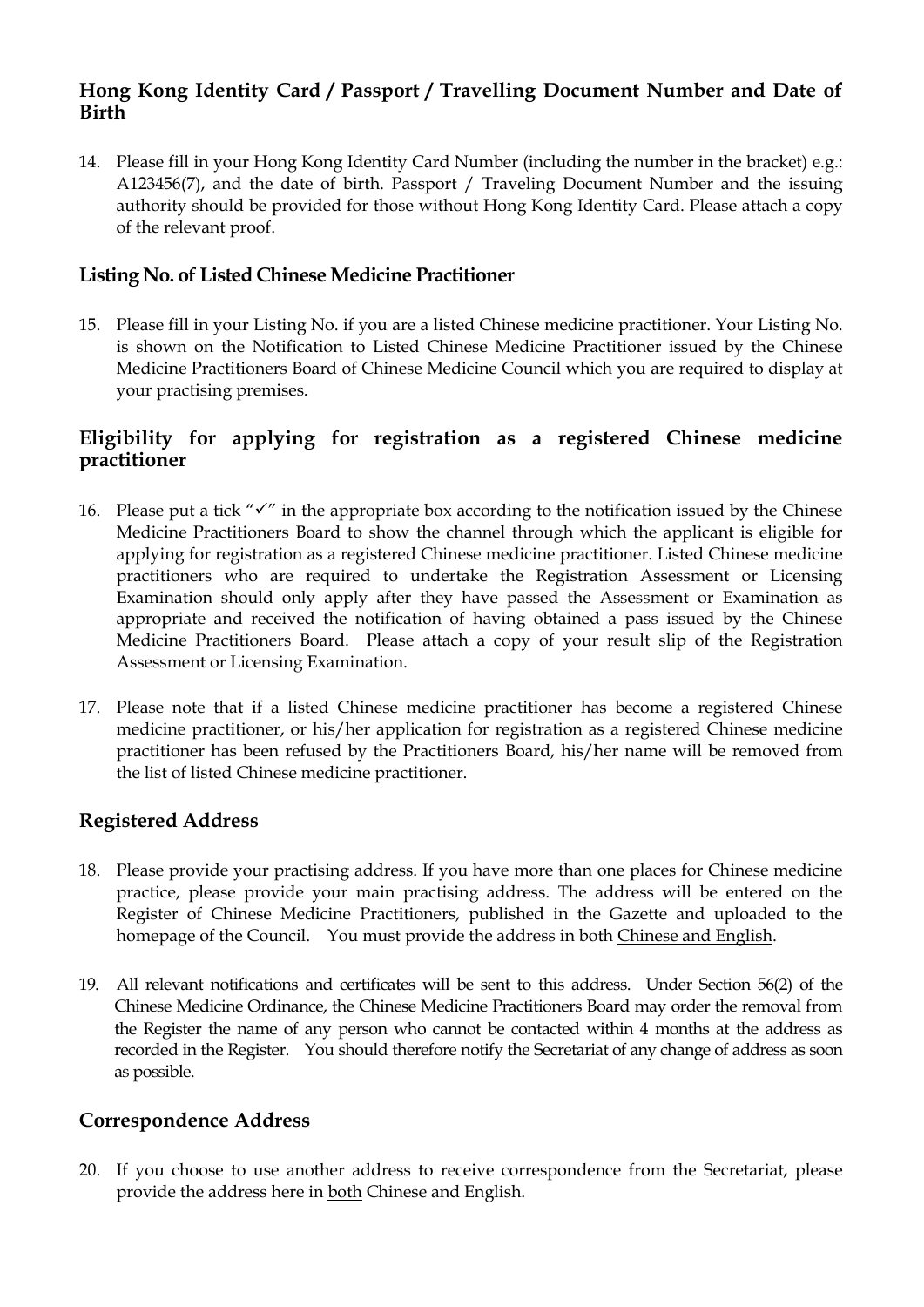# **Declaration**

- 21. You must sign the declaration and put down the date at the appropriate space.
- 22. Presentation of false/misleading information may lead to disqualification from registration, and the application fee will not be refunded. Under section 107 of the Chinese Medicine Ordinance, any person who fraudulently procures or attempts to procure himself or any other person to be registered as a registered Chinese medicine practitioner, by making or producing, or causing to be made or produced, any false or fraudulent representations or declaration, either oral or in writing, commits an offence and is liable on conviction upon indictment to imprisonment for 3 years.
- 23. No applicant may offer any advantage to any member of the Council, its committees and boards or the staff of the Secretariat in order to procure himself to be registered as a registered Chinese medicine practitioner.
- 24. The Council may verify the information provided on this application form in any manner as it deems fit.

# **Offence**

- 25. Please delete as inappropriate.
- 26. If you have been convicted in Hong Kong or elsewhere of any offence punishable with imprisonment (i.e. at the time of commission of the offence, the penalty of the offence could lead to imprisonment). Regardless whether a sentence of imprisonment had been imposed or served, please give details including the case number, date, place, nature of the offence and the sentence.

### **Misconduct in a professional respect**

- 27. "Having been found guilty of misconduct in a professional respect" means having been found guilty of misconduct in a professional respect by the Chinese Medicine Practitioners Board of the Chinese Medicine Council of Hong Kong or any other professional bodies in Hong Kong or elsewhere.
- 28. If you have been found guilty of misconduct in a professional respect in Hong Kong or elsewhere, you should provide the relevant documents issued by the professional bodies concerned.

### **Use of personal data**

29. The personal data given to the Chinese Medicine Practitioners Board will be used to implement the provisions of the Chinese Medicine Ordinance.

### **Transfer of personal data**

30. The personal data you provide are mainly for use within the Council, but they may also be disclosed to other Government bureaux/departments, agencies or authorities for the purpose mentioned in paragraph 29. The public can have access to the personal data of registered Chinese medicine practitioners, including the names and addresses, etc. published in the list of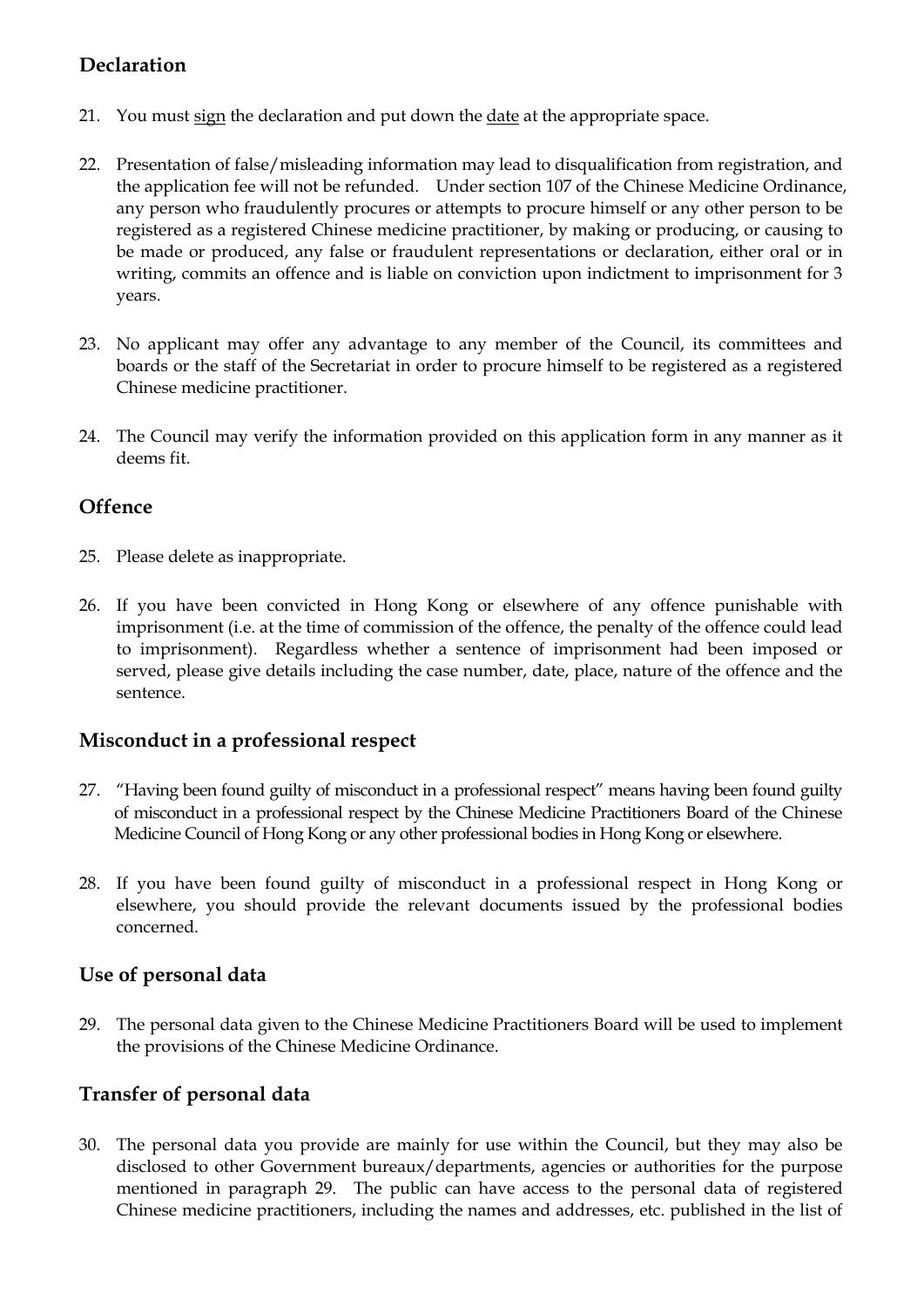registered Chinese medicine practitioners in the Gazette and the homepage of the Chinese Medicine Council. Apart from these, your other personal data will only be disclosed where you have given consent to such disclosure or where such disclosure is permitted by the Personal Data (Privacy) Ordinance.

# **Correction of personal data**

31. Applicants/listed Chinese medicine practitioners/registered Chinese medicine practitioners have the right of access and correction with respect to personal data as provided for in sections 18 and 22 and Principle 6 of Schedule 1 of the Personal Data (Privacy) Ordinance. A fee may be imposed for complying with a data access request. Should there be any amendment to the personal data, the applicants/listed Chinese medicine practitioners/registered Chinese medicine practitioners should notify the Secretariat in writing as soon as possible.

Address: The Secretariat of the Chinese Medicine Council of Hong Kong Room 2201, 22/F, Wu Chung House, 213 Queen's Road East, Wanchai, Hong Kong.

### **Recent photographs of applicant**

32. 3 recent photographs in 40 x 50 mm should be enclosed with your application. (The photographs should be taken within 6 months before the submission of application.) Please affix one photograph to the application form and write your name at the back of the other two photographs.

### **Acknowledgement of receipt of application form**

33. Upon receipt of your application, the Secretariat of the Council will issue an acknowledgment letter. If you do not receive an acknowledgement letter within 14 days after submission of the application form, please contact the Secretariat of the Council at 2121 1888. Please print your name and address in the acknowledgement letter (Section C) to ensure that the letter can be sent to the correct address. Only applications that have been acknowledged by the Secretariat will be processed.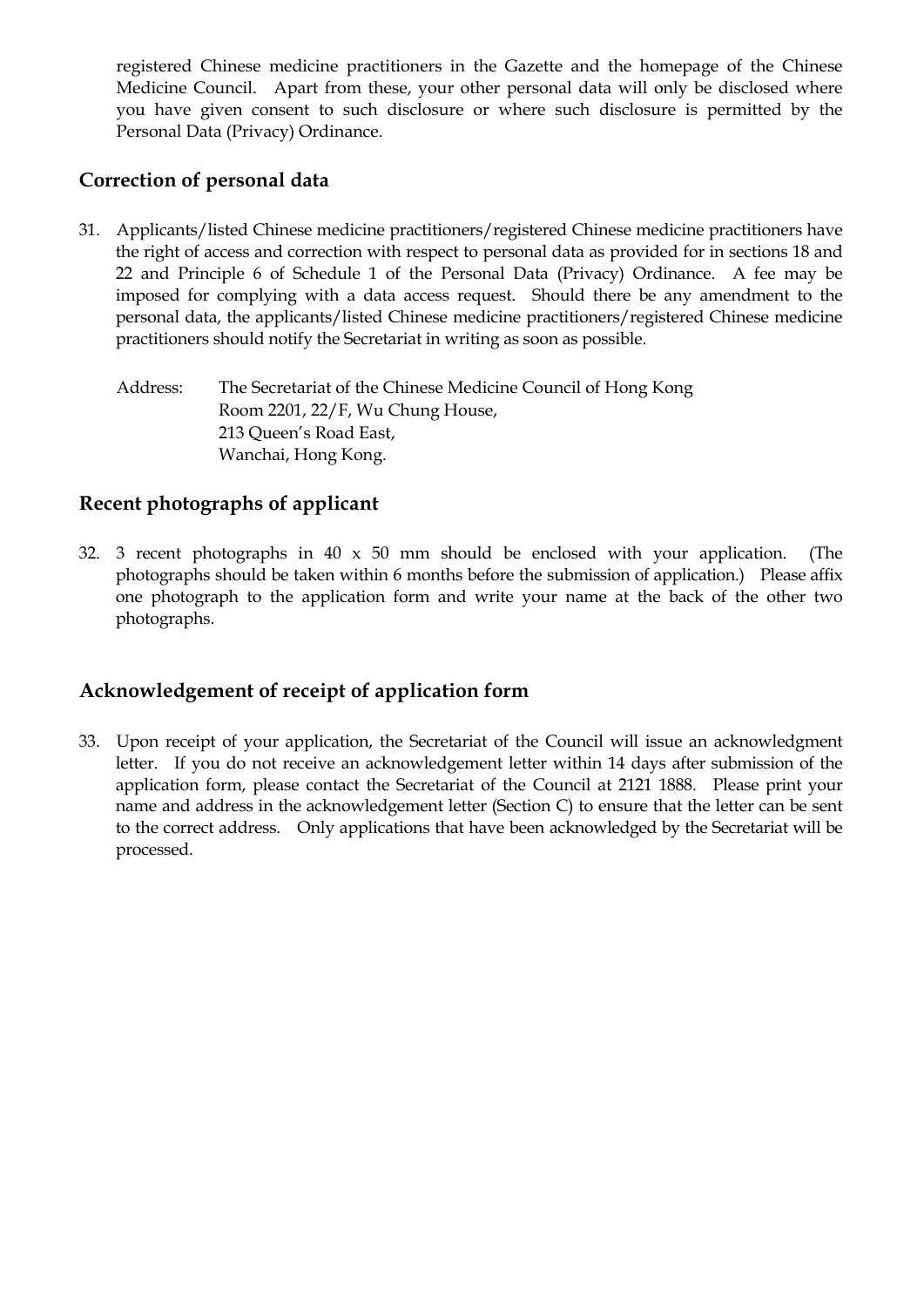| 申請編號<br>Application No. |
|-------------------------|
|                         |

 $\bf FR$ 

# 香港中醫藥管理委員會

**Chinese Medicine Council of Hong Kong**

# 中醫註冊及執業證明書申請表

**Application Form for Registration as Registered Chinese Medicine Practitioner and Practising Certificate**



第 **68** 條及 **76** 條

**Chinese Medicine Ordinance (Chapter 549)**

**Sections 68 & 76**

申請人在填寫申請表時,可根據各項目左邊方格內的數字,參考申請表指引內的有關段落。 Applicants may refer to the relevant paragraphs of the guidance notes as indicated in the boxes to the left of each item.

|    | 甲部<br>申請人個人資料<br>Personal Particulars of Applicant<br><b>Section A</b>                                                                                                                                    | (只供內部填寫<br>official use only) |
|----|-----------------------------------------------------------------------------------------------------------------------------------------------------------------------------------------------------------|-------------------------------|
| 13 | 中文姓名 (Name in Chinese)                                                                                                                                                                                    |                               |
|    | 姓氏<br>名字                                                                                                                                                                                                  |                               |
|    | 別名 (Alias)                                                                                                                                                                                                |                               |
|    | 名字<br>姓氏                                                                                                                                                                                                  |                               |
|    | (註: 別名必須已載於香港入境處發出的登記事項證明書或有關證明上,並請附<br>上有關證明的副本。)                                                                                                                                                        |                               |
|    | Name in English (英文姓名)<br>Other name(s)<br>Surname                                                                                                                                                        |                               |
|    | Alias $(\frac{\pi}{4})$<br>Other name(s)<br>Surname                                                                                                                                                       |                               |
|    | (Note: The alias must have been shown on the Certificate of Registered<br>Particulars or other relevant documents issued by the Hong Kong<br>Immigration Department, a copy of which should be attached.) |                               |
| 14 | 香港身份證 / 護照 / 旅行證件號碼 * (請附上有關證明文件副本。)<br>Hong Kong Identity Card / Passport / Travelling Document No. *<br>(Please attach a copy of the relevant document)                                                 |                               |
|    | 簽發機關<br><b>Issuing Authority</b>                                                                                                                                                                          |                               |
|    | 出生日期<br>Date of Birth<br>日 Day<br>月 Month<br>年 Year                                                                                                                                                       |                               |
| 15 | 表列中醫編號 (只適用於表列中醫)<br>Listing No. of Listed Chinese Medicine Practitioner<br>(only applicable to Listed Chinese Medicine<br>Practitioner)                                                                  |                               |
|    | (* 將不適用者刪去)                                                                                                                                                                                               |                               |

**1**

(\* Delete as inappropriate)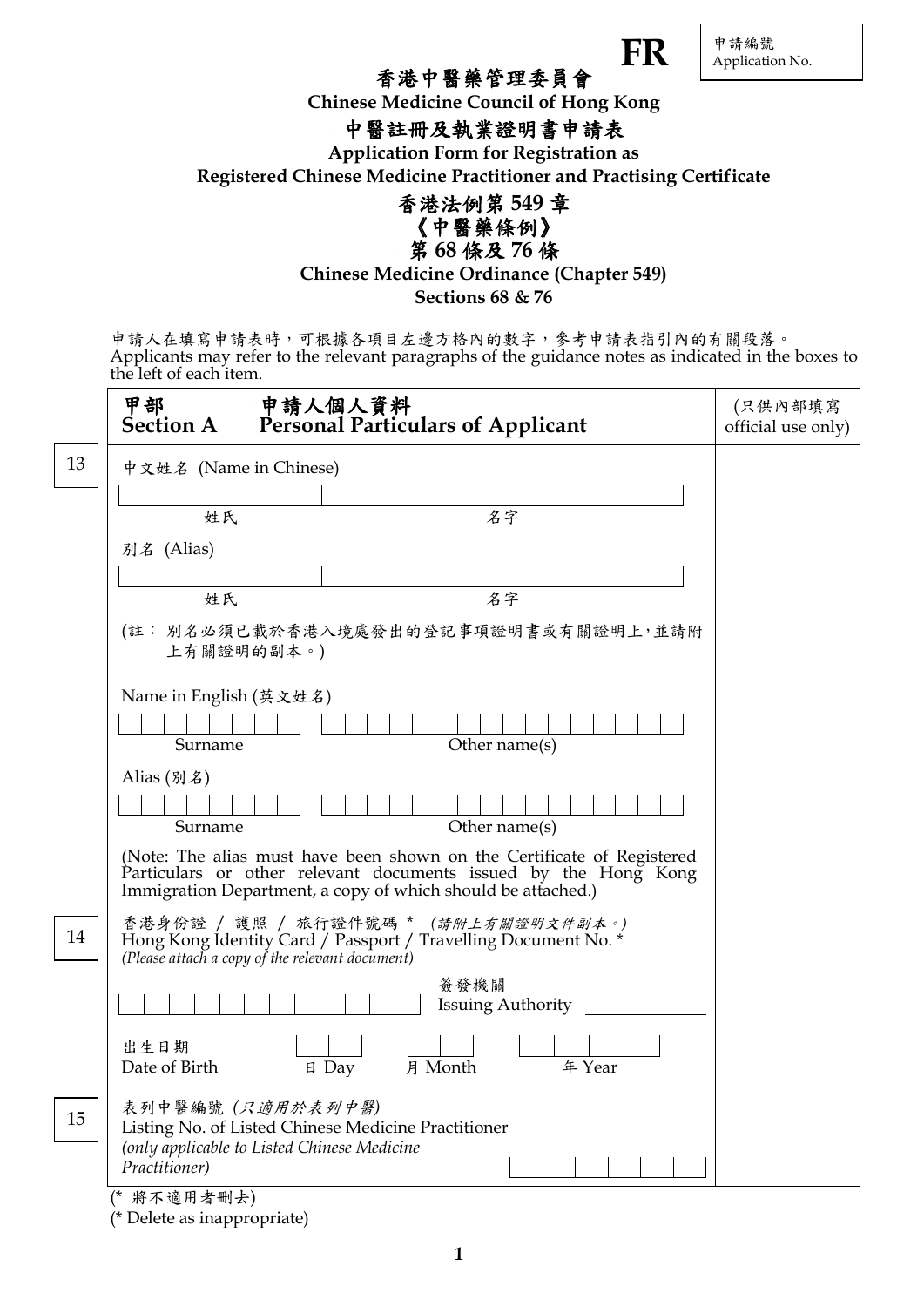|           | and                                                                                                                                                                                                                                                                                                                                                                                                                                                                                                                                                                                                                                                                                                                                                                                                                                                                                                                                                                                                                                                                                                                                         | 本人,現申請註冊成為註冊中醫,並在獲得註冊後<br>I, hereby apply for registration as a registered Chinese medicine practitioner                            |                                                                                                              | (只供內部填寫<br>official use only) |
|-----------|---------------------------------------------------------------------------------------------------------------------------------------------------------------------------------------------------------------------------------------------------------------------------------------------------------------------------------------------------------------------------------------------------------------------------------------------------------------------------------------------------------------------------------------------------------------------------------------------------------------------------------------------------------------------------------------------------------------------------------------------------------------------------------------------------------------------------------------------------------------------------------------------------------------------------------------------------------------------------------------------------------------------------------------------------------------------------------------------------------------------------------------------|-------------------------------------------------------------------------------------------------------------------------------------|--------------------------------------------------------------------------------------------------------------|-------------------------------|
|           | $\Box$<br>$\Box$                                                                                                                                                                                                                                                                                                                                                                                                                                                                                                                                                                                                                                                                                                                                                                                                                                                                                                                                                                                                                                                                                                                            | * 申領<br>apply<br>* 不申領<br>do not apply                                                                                              | 執業證明書 (註)。<br>for a practising certificate upon registration<br>(Note).                                      |                               |
|           |                                                                                                                                                                                                                                                                                                                                                                                                                                                                                                                                                                                                                                                                                                                                                                                                                                                                                                                                                                                                                                                                                                                                             |                                                                                                                                     | (註:根據《中醫藥條例》第56及76條,只有持有有效執業證明書的註冊中醫,<br>才可在香港作中醫執業。屬須領取執業證明書的註冊中醫如在註冊後六個月仍<br>未申領執業證明書,中醫組可將其姓名從中醫註冊名冊內刪除。) |                               |
|           | (Note: According to sections 56 and 76 of the Chinese Medicine Ordinance,<br>only registered Chinese medicine practitioners with practising certificate in<br>force can practise Chinese medicine in Hong Kong. If a registered Chinese<br>medicine practitioner who is required to be the holder of a practising<br>certificate has not obtained such a certificate for a period exceeding 6 months<br>since he was first registered, the Chinese Medicine Practitioners Board may<br>order the removal of his name from the Register of Chinese Medicine<br>Practitioners.)<br>本人*<br>(只適用於非表列中醫人士)<br>(only for the use of applicants who are not Listed Chinese<br>$I^*$ ,<br><b>Medicine Practitioners)</b><br>□ # 已通過執業資格試 (《中醫藥條例》第61(1)(a)條) 及取得合格。<br># have passed the Licensing Examination.<br>(Section 61(1)(a) of the Chinese Medicine Ordinance)<br>(只適用於循過渡性安排申請中醫註冊的表列中醫)<br>(only for the use of Listed Chinese Medicine Practitioners under<br>the transitional arrangements)<br>已獲豁免參加執業資格試 (《中醫藥條例》第93條)。<br>□<br>have been exempted from the Licensing Examination.<br>(Section 93 of the Chinese Medicine ordinance) |                                                                                                                                     |                                                                                                              |                               |
| $ 16-17 $ |                                                                                                                                                                                                                                                                                                                                                                                                                                                                                                                                                                                                                                                                                                                                                                                                                                                                                                                                                                                                                                                                                                                                             |                                                                                                                                     |                                                                                                              |                               |
|           |                                                                                                                                                                                                                                                                                                                                                                                                                                                                                                                                                                                                                                                                                                                                                                                                                                                                                                                                                                                                                                                                                                                                             |                                                                                                                                     |                                                                                                              |                               |
|           |                                                                                                                                                                                                                                                                                                                                                                                                                                                                                                                                                                                                                                                                                                                                                                                                                                                                                                                                                                                                                                                                                                                                             |                                                                                                                                     |                                                                                                              |                               |
|           |                                                                                                                                                                                                                                                                                                                                                                                                                                                                                                                                                                                                                                                                                                                                                                                                                                                                                                                                                                                                                                                                                                                                             |                                                                                                                                     |                                                                                                              |                               |
|           |                                                                                                                                                                                                                                                                                                                                                                                                                                                                                                                                                                                                                                                                                                                                                                                                                                                                                                                                                                                                                                                                                                                                             | # 已通過註冊審核 (《中醫藥條例》第94條) 及取得合格。<br>O<br># have passed the Registration Assessment.<br>(Section 94 of the Chinese Medicine Ordinance) |                                                                                                              |                               |
|           | □ # 已通過執業資格試 (《中醫藥條例》第95條) 及取得合格。<br># have passed the Licensing Examination.<br>(Section 95 of the Chinese Medicine Ordinance)                                                                                                                                                                                                                                                                                                                                                                                                                                                                                                                                                                                                                                                                                                                                                                                                                                                                                                                                                                                                             |                                                                                                                                     |                                                                                                              |                               |
|           |                                                                                                                                                                                                                                                                                                                                                                                                                                                                                                                                                                                                                                                                                                                                                                                                                                                                                                                                                                                                                                                                                                                                             |                                                                                                                                     |                                                                                                              |                               |

(\* 請在適當的方格內劃上√號)

<sup>(\*</sup> Please put a  $\checkmark$  in the appropriate box)

<sup>(#</sup> 請提交執業資格試或註冊審核成績通知單副本)

<sup>(#</sup> Please attach a copy of your result slip of the Licensing Examination or Registration Assessment)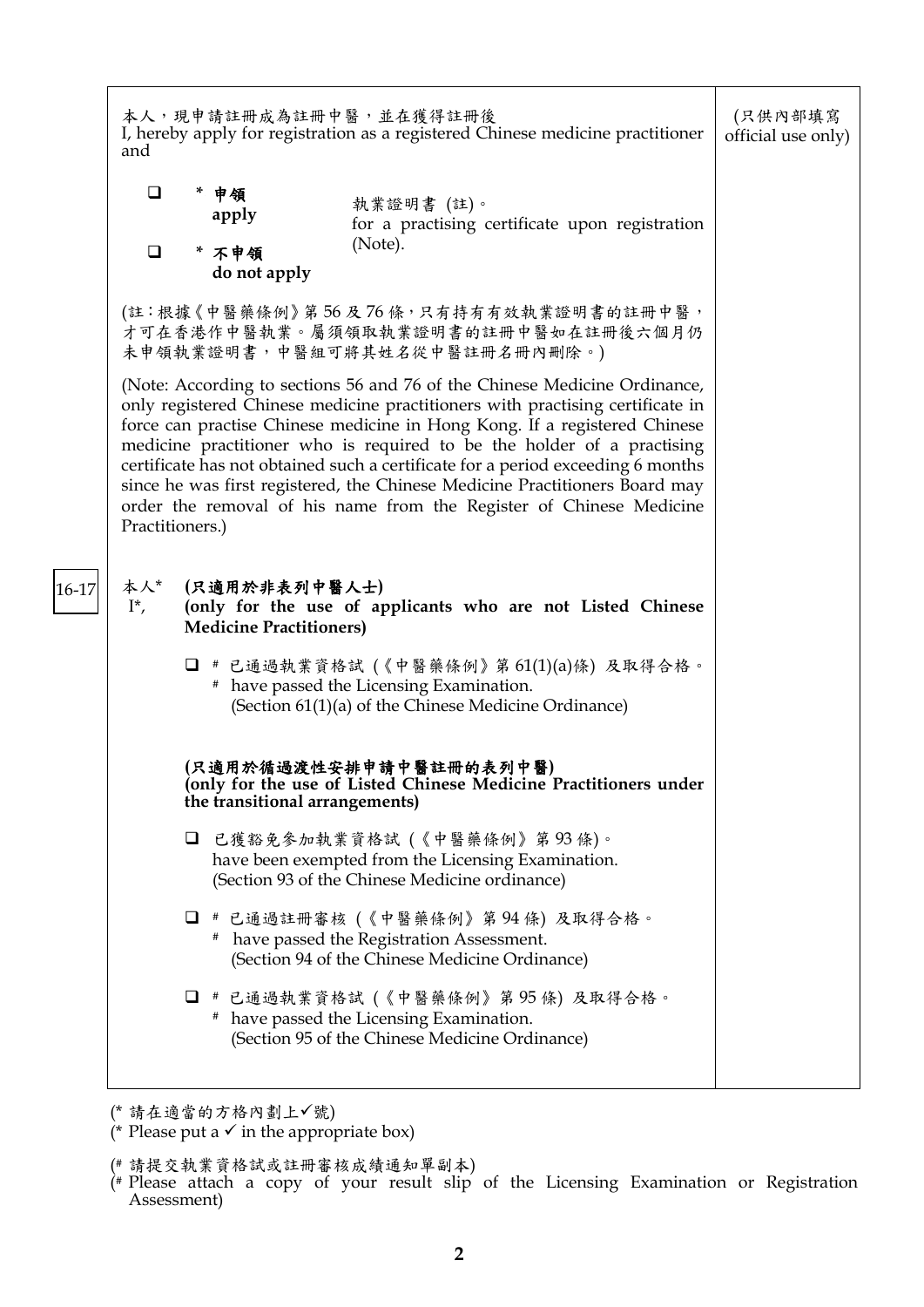| 18-19                                                                                                                                                                                                                                                                                                                      | 註冊地址<br>(請填寫你的中醫執業地址。如你有多於一處執業地點,請填寫你的主要執業地<br>址。這地址會記錄在中醫註冊名冊內,並會刊登於憲報及香港中醫藥管理委員<br>會互聯網網頁。)                                                                                                                                                                                                                                                                                                | (只供內部填寫<br>official use only) |  |
|----------------------------------------------------------------------------------------------------------------------------------------------------------------------------------------------------------------------------------------------------------------------------------------------------------------------------|----------------------------------------------------------------------------------------------------------------------------------------------------------------------------------------------------------------------------------------------------------------------------------------------------------------------------------------------------------------------------------------------|-------------------------------|--|
|                                                                                                                                                                                                                                                                                                                            | 香港 / 九龍 / 新界<br>#                                                                                                                                                                                                                                                                                                                                                                            |                               |  |
|                                                                                                                                                                                                                                                                                                                            | (地區)                                                                                                                                                                                                                                                                                                                                                                                         |                               |  |
|                                                                                                                                                                                                                                                                                                                            | (街道名稱及號碼)                                                                                                                                                                                                                                                                                                                                                                                    |                               |  |
|                                                                                                                                                                                                                                                                                                                            | (屋苑名稱)<br>(大廈 / 座)                                                                                                                                                                                                                                                                                                                                                                           |                               |  |
|                                                                                                                                                                                                                                                                                                                            | (樓層)<br>(室)                                                                                                                                                                                                                                                                                                                                                                                  |                               |  |
|                                                                                                                                                                                                                                                                                                                            | Registered address in English<br>(Please provide your practising address. If you have more than one places<br>for Chinese medicine practice, please provide your main practising address.<br>This address will be included in the Register of Chinese Medicine<br>Practi<br>Medicine Council.)<br>Building/Block<br>Room/Flat<br>Floor<br>Estate<br>Number and Name of Street<br># HK/Kln/NT |                               |  |
|                                                                                                                                                                                                                                                                                                                            | District                                                                                                                                                                                                                                                                                                                                                                                     |                               |  |
| 20                                                                                                                                                                                                                                                                                                                         | 中文通訊地址 (如通訊地址與上列註冊地址不同,請填寫此部分)<br>香港 / 九龍 / 新界<br>#<br>(地區)<br>(街道名稱及號碼)                                                                                                                                                                                                                                                                                                                     |                               |  |
|                                                                                                                                                                                                                                                                                                                            | (屋苑名稱)<br>(大廈 / 座)                                                                                                                                                                                                                                                                                                                                                                           |                               |  |
| (樓層)<br>(室)<br>Correspondence address in English (Please fill in this part if your correspondence address is different from the above registered address):<br>Room/Flat<br>Building/Block<br>Floor<br>Estate<br>Number and Name of Street<br>HK/Kln/NT<br>#<br>District<br>日間聯絡電話<br>Daytime Contact Tele No.<br>傳真號碼 (如有) |                                                                                                                                                                                                                                                                                                                                                                                              |                               |  |
|                                                                                                                                                                                                                                                                                                                            | Fax No. (If any)                                                                                                                                                                                                                                                                                                                                                                             |                               |  |

*(#* 將不適用者刪去*)*

*(# Delete as inappropriate)*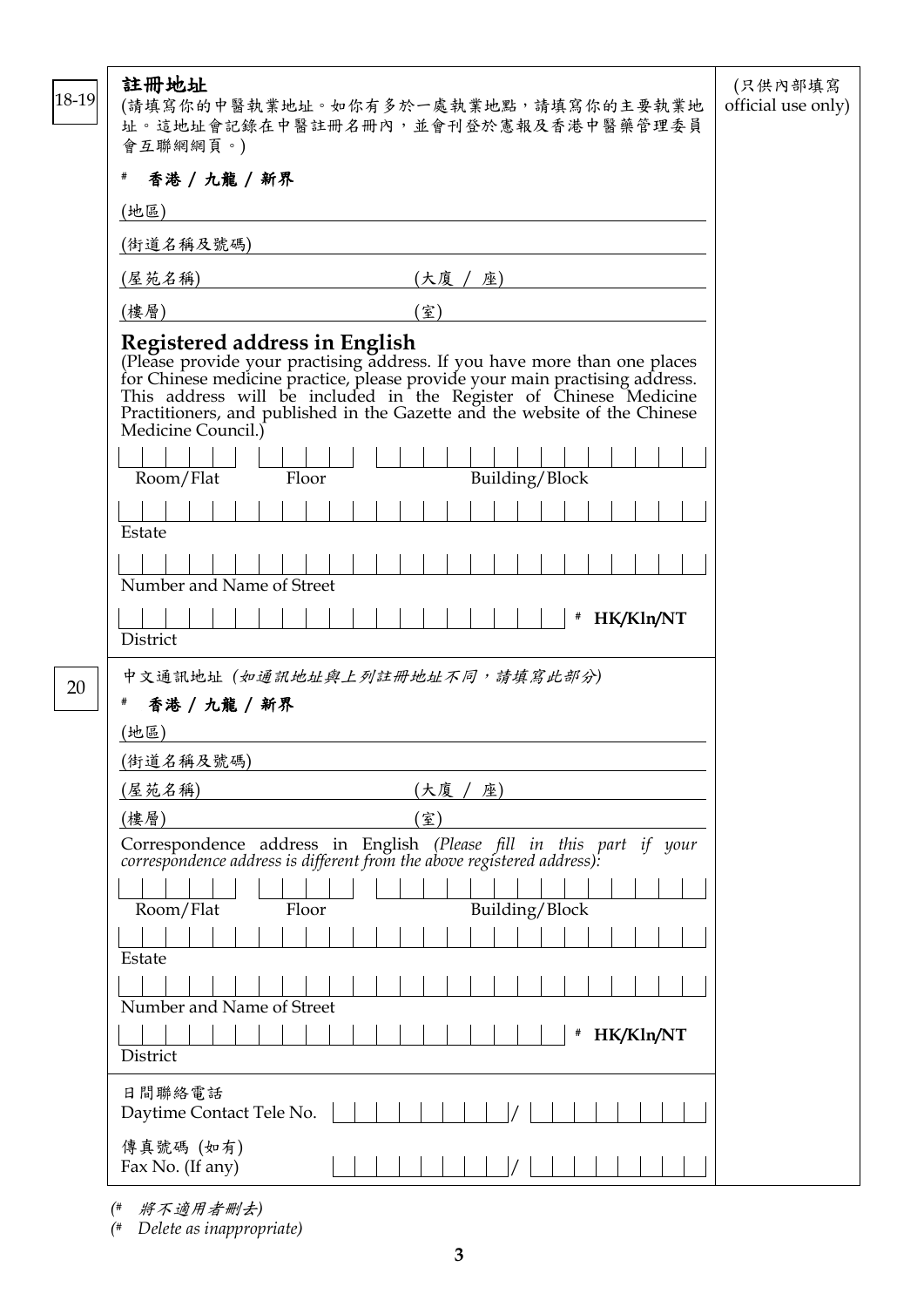|             | 乙部                                                                                                                                            | 聲明<br><b>Section B</b><br>Declaration                                                                                                                                                                                                                                                                                                                                                                                                                                                           | (只供內部填寫<br>official use only) |
|-------------|-----------------------------------------------------------------------------------------------------------------------------------------------|-------------------------------------------------------------------------------------------------------------------------------------------------------------------------------------------------------------------------------------------------------------------------------------------------------------------------------------------------------------------------------------------------------------------------------------------------------------------------------------------------|-------------------------------|
| $ 21 - 24 $ |                                                                                                                                               | 注意: 以下部分,必須全部填妥。<br>Note: All parts below must be completed.                                                                                                                                                                                                                                                                                                                                                                                                                                    |                               |
|             | 1.                                                                                                                                            | 本人謹此聲明,就本人所知及所信,此申請表所提供的資料皆屬真<br>確事實的全部。                                                                                                                                                                                                                                                                                                                                                                                                                                                        |                               |
|             |                                                                                                                                               | I hereby declare that all the foregoing information in this application<br>is FULL, COMPLETE and TRUE to the best of my knowledge and<br>belief.                                                                                                                                                                                                                                                                                                                                                |                               |
|             | 2.                                                                                                                                            | 本人授權香港中醫藥管理委員會中醫組按其認為合適的方式核實<br>此申請表所提供的資料及向有關組織或人士索取有關資料。                                                                                                                                                                                                                                                                                                                                                                                                                                      |                               |
|             |                                                                                                                                               | I hereby authorize the Chinese Medicine Practitioners Board of the<br>Chinese Medicine Council to verify the foregoing information in any<br>manner as it deems fit and obtain relevant information from relevant<br>organisations or persons.                                                                                                                                                                                                                                                  |                               |
|             | 本人明白根據《中醫藥條例》第107條的規定,任何人藉作出或交<br>3.<br>出,或藉導致作出或導致交出,口頭或書面的任何虛假或有欺詐成<br>分的申述或聲明而欺詐地促致或企圖促致其本人或任何其他人,獲<br>得註冊為註冊中醫,即屬犯罪,一經循公訴程序定罪,可處監禁3<br>年。 |                                                                                                                                                                                                                                                                                                                                                                                                                                                                                                 |                               |
|             |                                                                                                                                               | I understand that according to section 107 of the Chinese Medicine<br>Ordinance, any person who fraudulently procures or attempts to<br>procure himself or any other person to be registered as registered<br>Chinese medicine practitioner, by making or producing, or causing to<br>be made or produced, any false or fraudulent representations or<br>declaration, either oral or in writing, commits an offence and is liable<br>on conviction upon indictment to imprisonment for 3 years. |                               |
|             | 4.                                                                                                                                            | 本人明白不能向任何香港中醫藥管理委員會,其組及小組的成員或<br>委員會秘書處任何職員提供利益,以獲得註冊為註冊中醫。                                                                                                                                                                                                                                                                                                                                                                                                                                     |                               |
|             |                                                                                                                                               | I understand that I must not offer any advantage to any member of<br>the Chinese Medicine Council and its boards and committees, or any<br>staff of the Secretariat of the Council in order to procure myself to be<br>registered as a registered Chinese medicine practitioner.                                                                                                                                                                                                                |                               |
|             |                                                                                                                                               | 申請人簽署<br>日期(日/月/年)<br>Signature of Applicant<br>Date(DD/MM/YY)                                                                                                                                                                                                                                                                                                                                                                                                                                  |                               |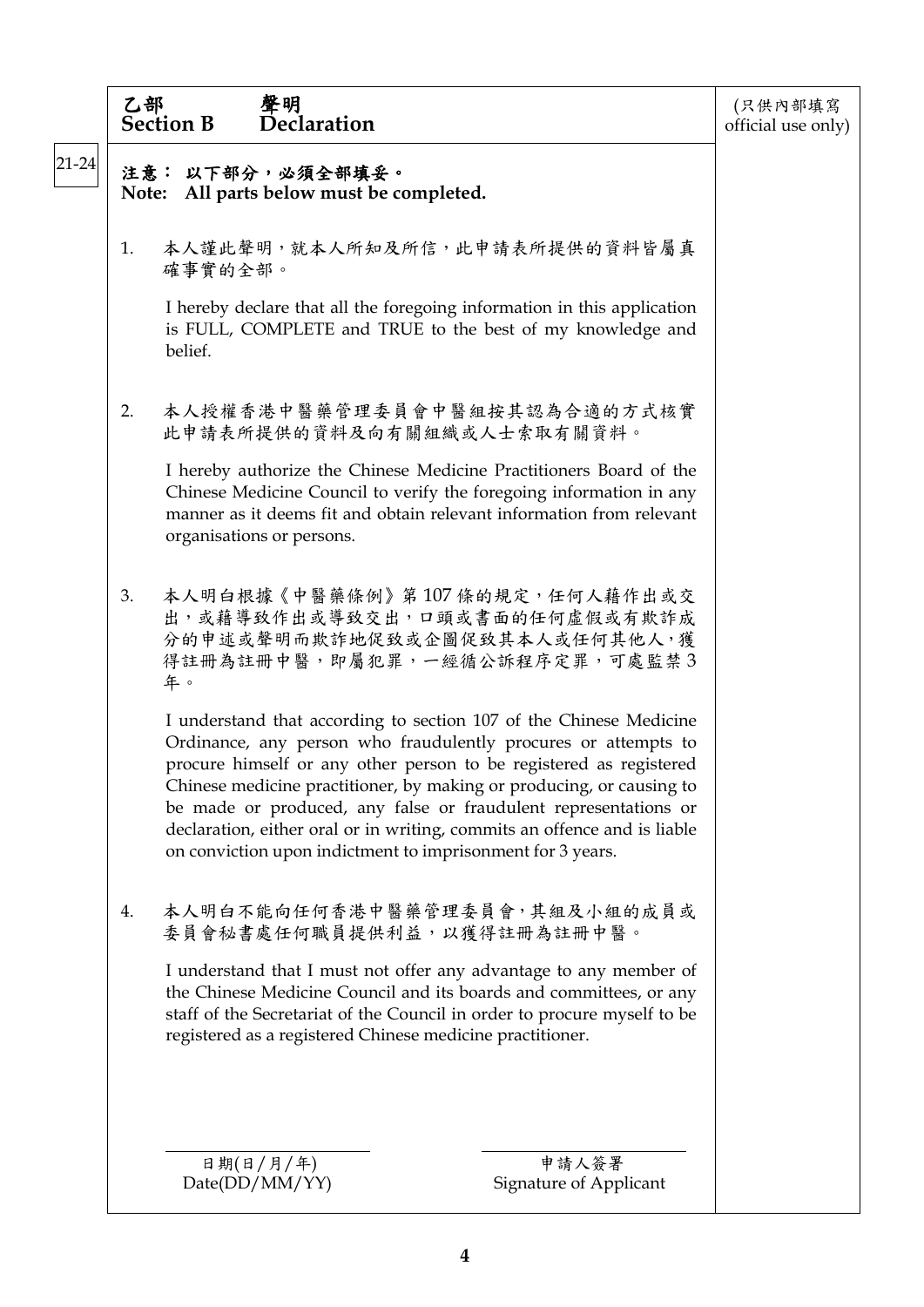|       |    |                                                                                                                                                                                                                                                                                                                                                                                                                                                                                                                                                                                                                                                                                                                                                                                                 | (只供內部填寫<br>official use only) |  |
|-------|----|-------------------------------------------------------------------------------------------------------------------------------------------------------------------------------------------------------------------------------------------------------------------------------------------------------------------------------------------------------------------------------------------------------------------------------------------------------------------------------------------------------------------------------------------------------------------------------------------------------------------------------------------------------------------------------------------------------------------------------------------------------------------------------------------------|-------------------------------|--|
| 29-31 | 5. | 本人明白所提交的個人資料將會用作執行《中醫藥條例》的條款。                                                                                                                                                                                                                                                                                                                                                                                                                                                                                                                                                                                                                                                                                                                                                                   |                               |  |
|       |    | I understand that my personal data given to the Chinese Medicine<br>Practitioners Board are for the purposes of facilitating the provisions of<br>the Chinese Medicine Ordinance (Cap. 549 Laws of Hong Kong).                                                                                                                                                                                                                                                                                                                                                                                                                                                                                                                                                                                  |                               |  |
|       | 6. | 本人明白所提交的個人資料,主要供香港中醫藥管理委員會內部使<br>用,但亦可能因以上第5段所列目的,向其他政府部門、中介機構<br>或行政管理機構披露及核實有關資料;公眾人士可在憲報上刊登的<br>註冊名單及香港中醫藥管理委員會互聯網網頁內查閱註冊中醫的<br>姓名及地址。除此之外,其他個人資料只會在本人同意,或在《個<br>人資料(私隱)條例》所容許下,向其他人士披露。                                                                                                                                                                                                                                                                                                                                                                                                                                                                                                                                                                                                     |                               |  |
|       |    | I understand that my personal data are mainly for use within the<br>Chinese Medicine Council of Hong Kong but they may also be<br>disclosed to or verified by other Government bureaux/departments,<br>agencies or authorities for the purposes mentioned in paragraph (5), if<br>required. Names and addresses of registered Chinese medicine<br>practitioners will be published in the list of registered Chinese<br>medicine practitioners in the Gazette and the website of the Chinese<br>Medicine Council of Hong Kong for public access. Apart from the<br>above, my other personal particulars and information will only be<br>disclosed to parties where I have given consent to such disclosure or<br>where such disclosure is permitted by the Personal Data (Privacy)<br>Ordinance. |                               |  |
|       | 7. | 本人明白根據《個人資料(私隱)條例》第18條及22條以及其附表<br>1 第6 原則所述,本人有權查閱及修正個人資料,包括有權取得本<br>人所提供的個人資料副本。但查閱資料時,可能要繳交費用。本人<br>的個人資料如有任何更改,須儘快以書面通知香港中醫藥管理委員<br>會秘書處。<br>I understand that I have the right of access and correction with respect<br>to my personal data, as provided for in sections 18 and 22 and<br>Principle 6 of Schedule 1 of the Personal Data (Privacy) Ordinance.<br>My right of access includes the right to obtain a copy of my personal<br>data which I have supplied. A fee may be imposed for complying<br>with a data access request. If there is any amendment to my personal<br>data, I shall notify the Secretariat of the Chinese Medicine Council of<br>Hong Kong in writing as soon as possible.                                                                                   |                               |  |
|       |    | 日期(日/月/年)<br>申請人簽署<br>Date(DD/MM/YY)<br>Signature of Applicant                                                                                                                                                                                                                                                                                                                                                                                                                                                                                                                                                                                                                                                                                                                                  |                               |  |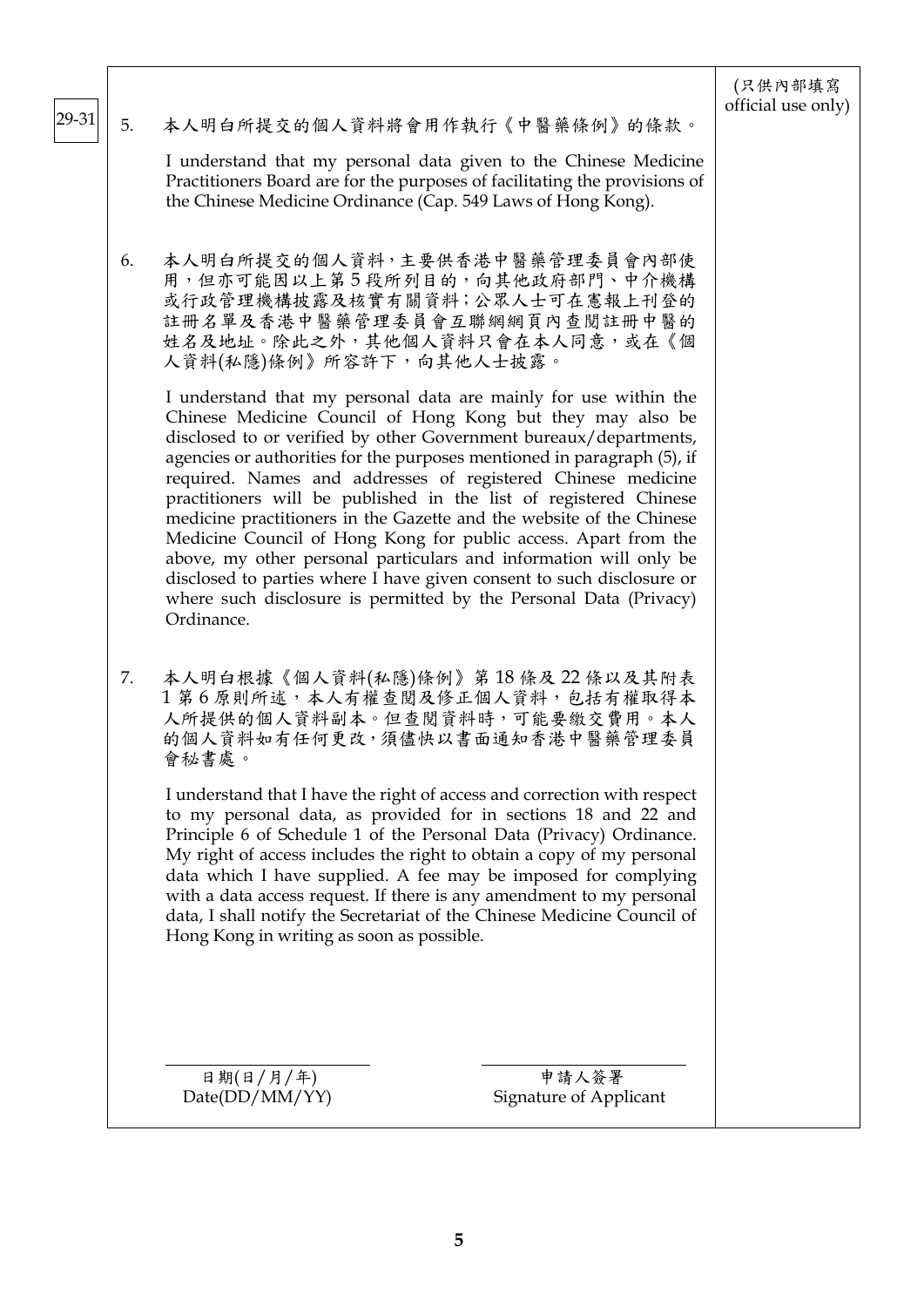| $25 - 26$ | 8. | 本人謹此聲明,                                                                                                                                                                                                                                                                                                             | (只供內部填寫            |
|-----------|----|---------------------------------------------------------------------------------------------------------------------------------------------------------------------------------------------------------------------------------------------------------------------------------------------------------------------|--------------------|
|           |    | a) 本人 # 曾經 / 從未 在香港或其他地方被裁定犯有任何可處監<br>禁的罪行*。                                                                                                                                                                                                                                                                        | official use only) |
|           |    | I hereby declare that I $*$ have / have not been convicted in Hong<br>Kong or elsewhere of any offence punishable with imprisonment*.                                                                                                                                                                               |                    |
|           |    | 如曾被判定上述罪行,無論是否被判監禁或曾服刑,均須作出申報。<br>請列明有關罪行的發生日期、地點、性質、判刑及案件編號。                                                                                                                                                                                                                                                       |                    |
|           |    | If you have been convicted of the above offence(s), irrespective of<br>whether a sentence of imprisonment had been imposed or served,<br>please give details on the date, place, nature and sentence of the<br>offence and case reference number.                                                                   |                    |
|           |    |                                                                                                                                                                                                                                                                                                                     |                    |
| $27 - 28$ |    | b) 本人 # 曾經 / 從未 在香港或其他地方被裁定有專業上的失當<br>行為。                                                                                                                                                                                                                                                                           |                    |
|           |    | I # have / have not been found guilty in Hong Kong or elsewhere of<br>misconduct in a professional respect.                                                                                                                                                                                                         |                    |
|           |    | 如曾被裁定有專業上的失當行為,請提供有關專業組織發出的有關文<br>件。                                                                                                                                                                                                                                                                                |                    |
|           |    | If you have found guilty of misconduct, please provide the relevant<br>documents issued by the professional bodies concerned.                                                                                                                                                                                       |                    |
|           |    | (註:申請人曾經被裁定有專業上失當行為是指曾經被香港中醫藥管理<br>委員會中醫組、其他香港或以外地方的專業組織裁定犯有專業上失當<br>行為。)                                                                                                                                                                                                                                           |                    |
|           |    | (Remarks: Having been found guilty of misconduct in a<br>professional respect means having been found guilty of<br>misconduct in a professional respect by the Chinese Medicine<br>Practitioners Board of the Chinese Medicine Council of Hong Kong<br>or any other professional bodies in Hong Kong or elsewhere.) |                    |
|           |    | /# 14 イ 泣 口 セ m l レ \                                                                                                                                                                                                                                                                                               |                    |

<sup>(#</sup> 將不適用者刪去)

(\* 可處監禁的罪行指有關罪行在當時的刑罰可達被處監禁,無論你當時是否被判處監禁)

(\* An offence punishable with imprisonment means at the time of commission of the offence, the penalty of the offence could lead to imprisonment, irrespective of whether you were sentenced to imprisonment)

<sup>(#</sup> Delete as inappropriate)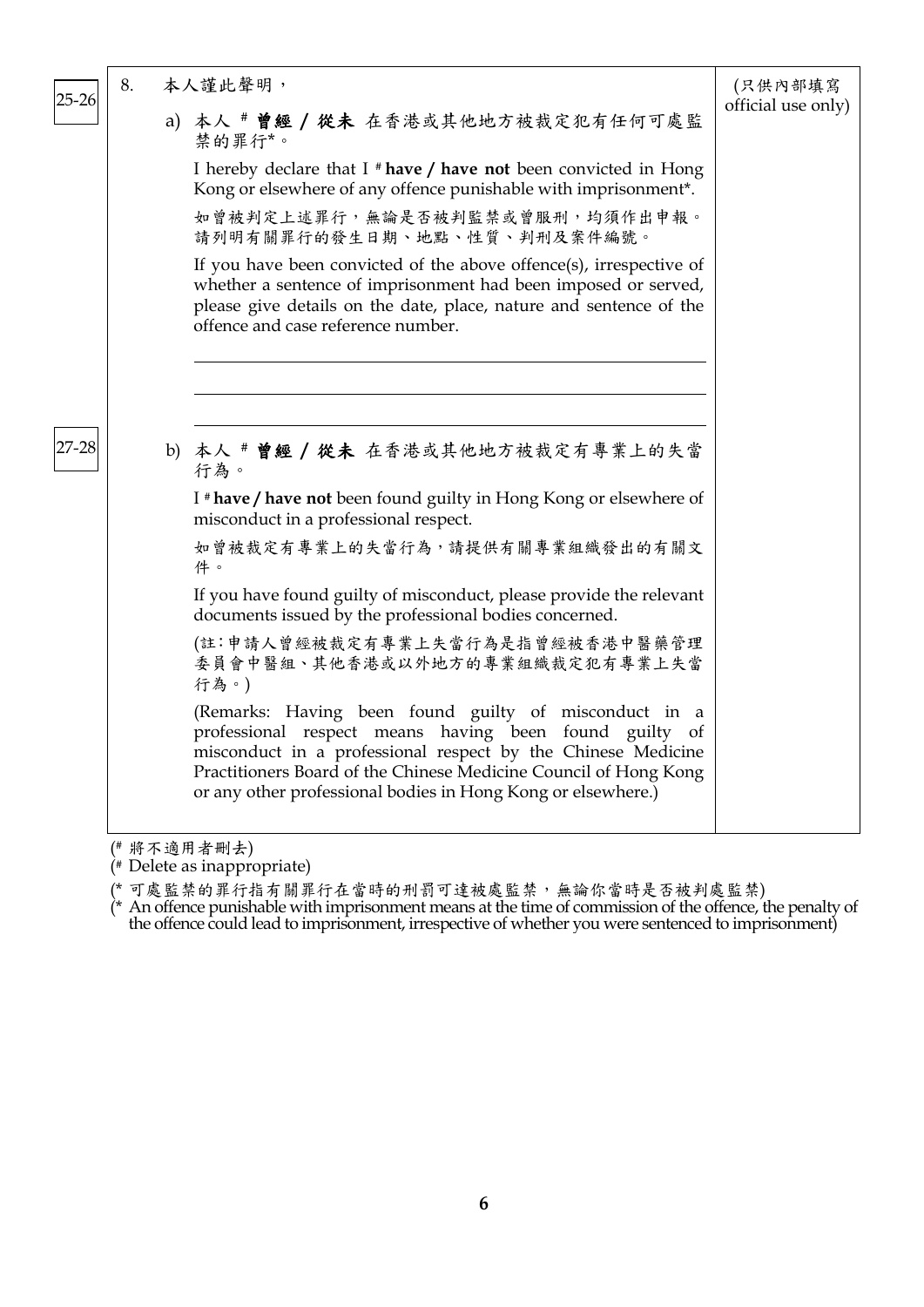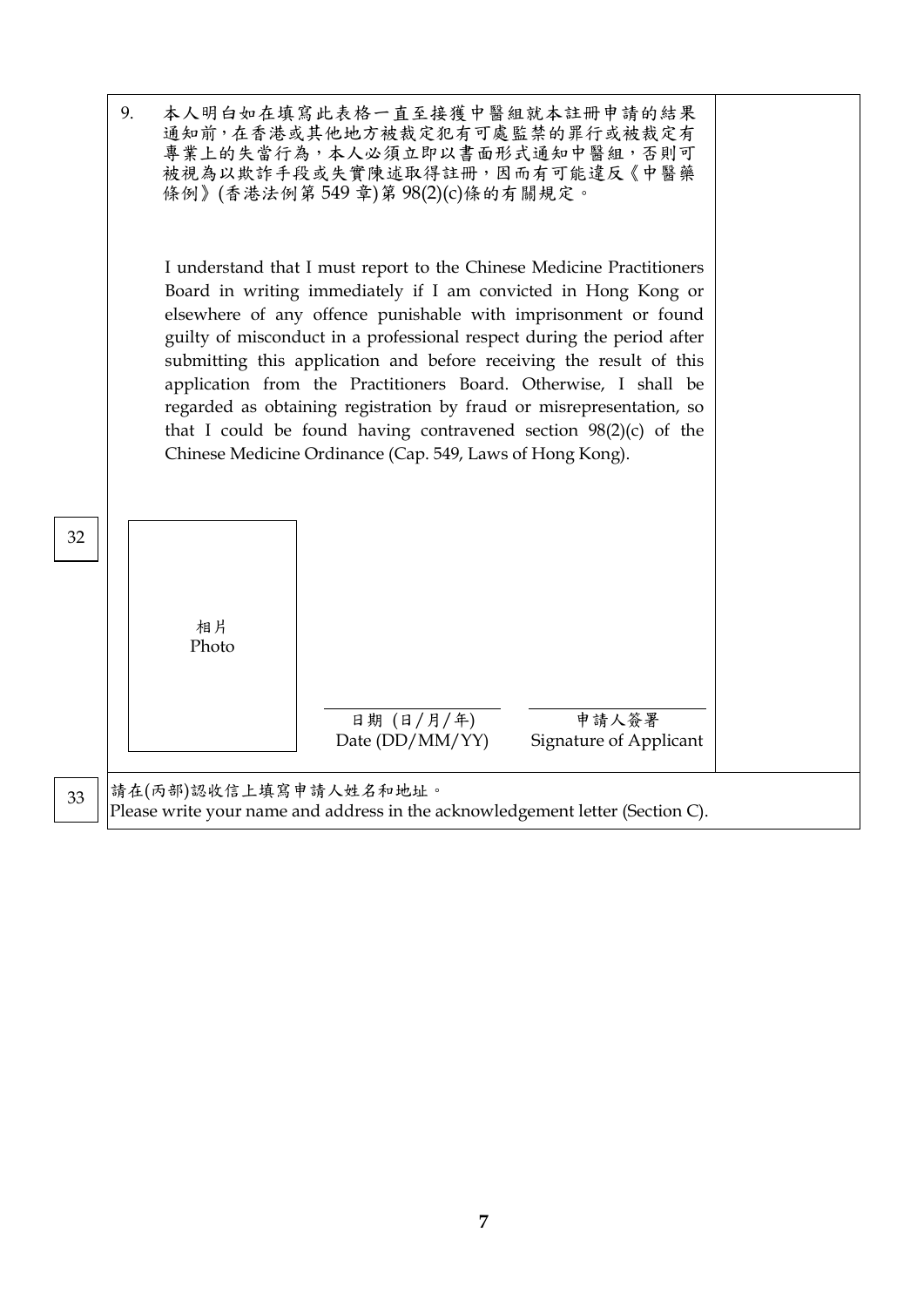請在(丙部)認收信上填寫申請人姓名和地址。

Please fill in your name and address on the acknowledgement letter (Section C).